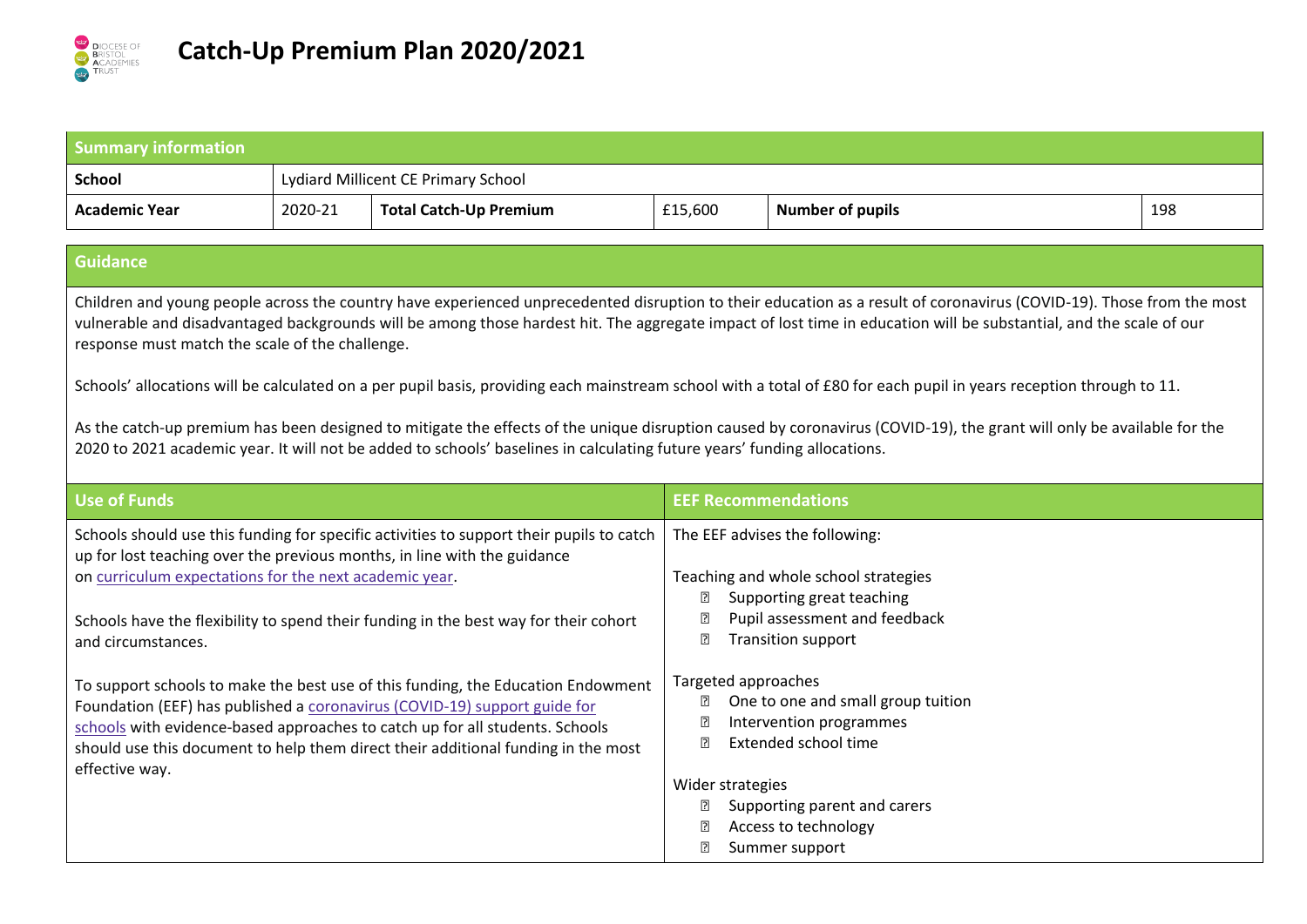| <b>Identified impact of lockdown</b> |                                                                                                                                                                                                                                                                                                                                                                                                                                                                                                                                                                                                                                               |  |  |  |
|--------------------------------------|-----------------------------------------------------------------------------------------------------------------------------------------------------------------------------------------------------------------------------------------------------------------------------------------------------------------------------------------------------------------------------------------------------------------------------------------------------------------------------------------------------------------------------------------------------------------------------------------------------------------------------------------------|--|--|--|
| <b>Maths</b>                         | Specific content has been missed, leading to gaps in learning and stalled sequencing of journeys.<br>Recall of basic skills has suffered - children are not able to rapidly recall addition facts, times tables and have forgotten once taught calculation strategies.                                                                                                                                                                                                                                                                                                                                                                        |  |  |  |
| <b>Writing</b>                       | Children haven't necessarily missed 'units' of learning in the same way as Maths, however they have lost essential practising of writing skills. GPS specific<br>knowledge has suffered, leading to lack of fluency in writing. Those who have maintained writing throughout lockdown are less affected, however those<br>who evidently didn't write much have had to work additionally hard on writing stamina and improving their motivation due to the lack of fluency in their<br>ability to write. In addition, lack of modelled writing techniques and ideas using high quality texts as a stimulus has impacted upon writing outcomes. |  |  |  |
| <b>Reading</b>                       | Children accessed reading material during lockdown more than any other subject. This is something that was more accessible for families and required less<br>teacher input. However, in KS2 a lack of comprehension and inference activities is further restricting progress and attainment and in EYFS and KS1, a<br>proportion of sounds were missed by some pupils who had no or limited phonics teaching or access to phonic understanding, stilting fluency and impacting<br>on the understanding of what had been read.                                                                                                                 |  |  |  |
| Non-core                             | There are now gaps in knowledge - whole units of work have not been taught meaning that children are less able to access pre-requisite knowledge when<br>learning something new and they are less likely to make connections between concepts and themes throughout the curriculum. Children have also missed<br>out on the curriculum experiences e.g. trips, visitors and powerful curriculum moments.                                                                                                                                                                                                                                      |  |  |  |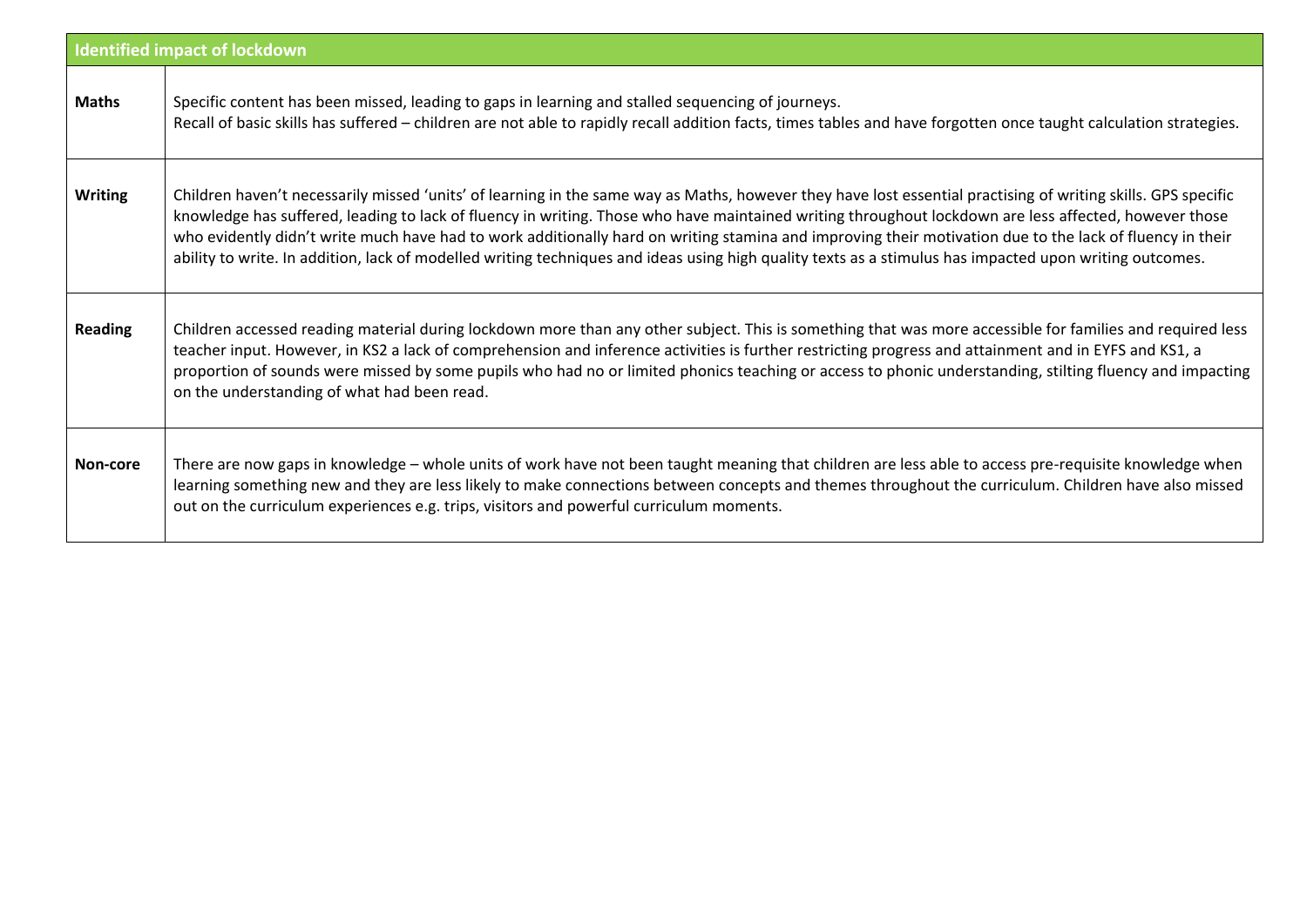Planned expenditure - The headings below are grouped into the categories outlined in the Education Endowment Foundation's coronavirus support guide for schools)

| i. Teaching and whole-school strategies                                                                                                                                                                                                                                                                                                                                                                                                                    |                                                                                                                                                                                                                                                                                                                                                                                                                                                                                                                             |                        |                   |                        |
|------------------------------------------------------------------------------------------------------------------------------------------------------------------------------------------------------------------------------------------------------------------------------------------------------------------------------------------------------------------------------------------------------------------------------------------------------------|-----------------------------------------------------------------------------------------------------------------------------------------------------------------------------------------------------------------------------------------------------------------------------------------------------------------------------------------------------------------------------------------------------------------------------------------------------------------------------------------------------------------------------|------------------------|-------------------|------------------------|
| <b>Desired outcome</b>                                                                                                                                                                                                                                                                                                                                                                                                                                     | Chosen approach and anticipated cost                                                                                                                                                                                                                                                                                                                                                                                                                                                                                        | Impact (once reviewed) | <b>Staff lead</b> | <b>Review</b><br>date? |
| Supporting great teaching<br>To improve reading experiences and outcomes across<br>the school (including: class libraries, school library,<br>phonics scheme and interventions).<br>Outcomes for Reading will be in line or better than<br>national ARE (in fluency and comprehension).<br>Staff will have further training on the teaching of<br>reading to impact upon pupil outcomes in reading for<br>meaning and phonics knowledge and understanding. | Purchase a reading scheme aligned to Letters<br>and Sounds.<br>£4.000<br>Purchase further high quality texts to build up<br>$\bullet$<br>class libraries in all classrooms and storage to<br>showcase texts available.<br>£2,600<br>Resource the teaching of reading with high<br>quality texts and the training of staff for<br>assessment and teaching of reading. £3,500<br>Purchase of Phonics Play subscription to support<br>$\bullet$<br>with activity choices for teaching and gap filling<br>within phases.<br>£60 |                        | <b>SLT</b>        | Feb 21                 |
| Teaching assessment and feedback<br>Teachers have a clear understanding of gaps which<br>remain in learning and use this to inform future<br>planning and strategies.                                                                                                                                                                                                                                                                                      | NFER tests implemented for reading, maths and<br>GPS. Data input in spreadsheets to identify gaps<br>and indication of performance of pupils against<br>pupils nationally.<br>£1890                                                                                                                                                                                                                                                                                                                                         |                        | JdS               | Apr 21                 |
|                                                                                                                                                                                                                                                                                                                                                                                                                                                            |                                                                                                                                                                                                                                                                                                                                                                                                                                                                                                                             |                        |                   |                        |

| н. |  | <b>Targeted approaches</b> |
|----|--|----------------------------|
|----|--|----------------------------|

| <b>Desired outcome</b>                                                                                                                                                                                                                                                                                                                                                                     | Chosen action/approach                                                                                                                                                                                          | Impact (once reviewed) | <b>Staff lead</b> | <b>Review</b><br>date? |
|--------------------------------------------------------------------------------------------------------------------------------------------------------------------------------------------------------------------------------------------------------------------------------------------------------------------------------------------------------------------------------------------|-----------------------------------------------------------------------------------------------------------------------------------------------------------------------------------------------------------------|------------------------|-------------------|------------------------|
| Intervention programme<br>An appropriate reading intervention/s supports identified<br>children in reinforcing their fluency, comprehension and<br>skills of inference.<br>Staff are confident in the teaching and assessing of reading.<br>Barriers are identified and addressed.<br>Staff are able to confidently deliver the intervention to<br>impact upon children's ability to read. | Research and purchase effective interventions to<br>support progress in reading.<br>£ 3,500<br>Staff trained in the use of intervention and they are<br>able to deliver the intervention confidently.<br>£1,500 |                        | <b>SLT</b>        | July 21                |